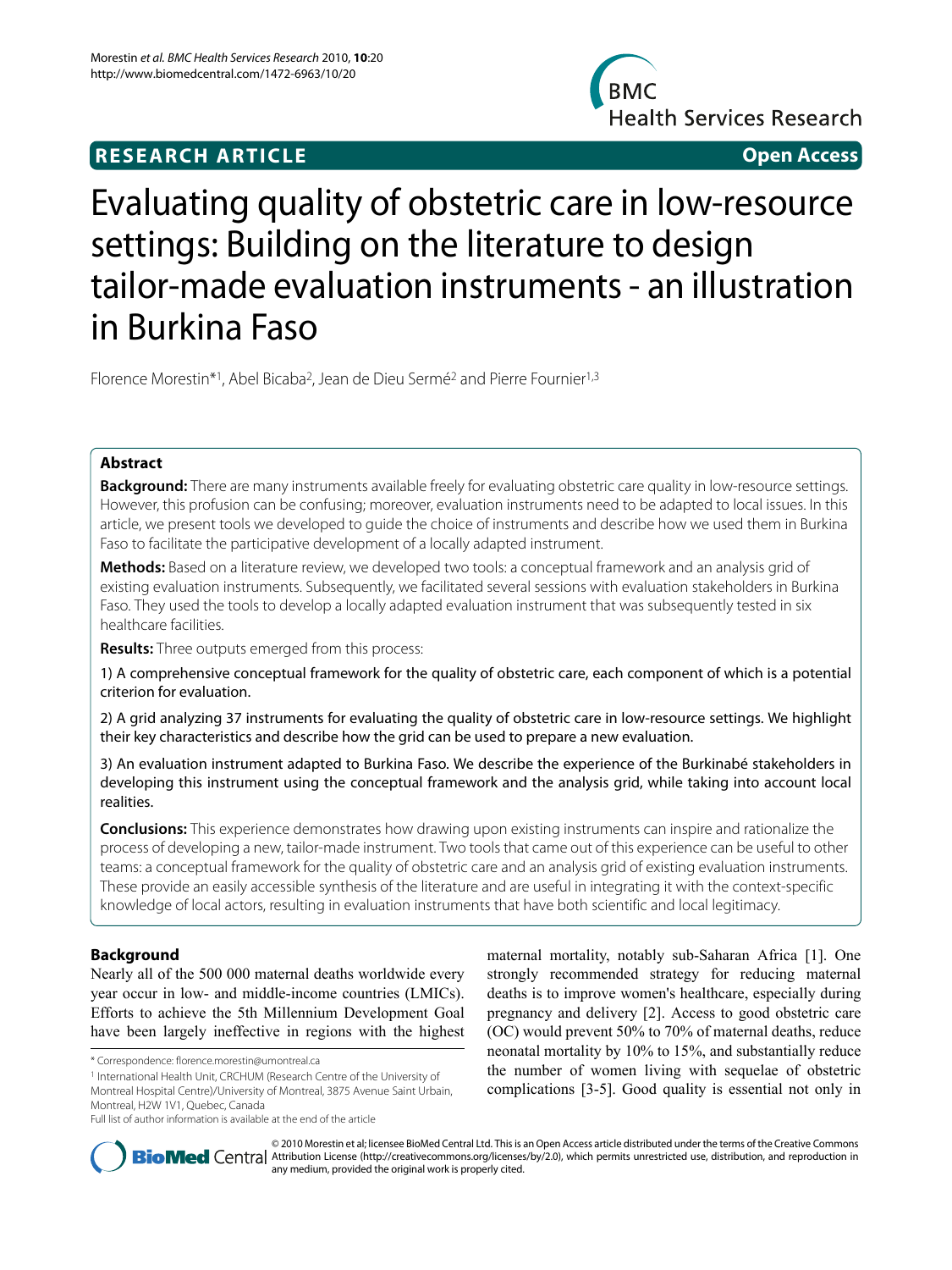emergency OC, but also in basic OC, to detect complications early [\[5](#page-11-3),[6\]](#page-11-4).

The first step in improving OC quality is evaluation, to identify problems. There are many freely available instruments for evaluating OC quality in LMICs. However, it is easy to lose one's way among these many instruments, whose evaluation approaches are quite diverse. Also, while healthcare may appear to be a well-defined field, there is nevertheless a certain amount of subjectivity in what is considered important in producing "quality" [\[7\]](#page-11-5). There is considerable variability in both the literature and the instruments, each of which studies OC quality from its own angle, focusing on specific elements: material resources, treatment protocols, women's satisfaction with services, etc. Each environment presents specific issues that may require evaluating some aspects of quality rather than others, such that ready-made instruments are not always appropriate. It is important to ensure that the instrument used in a given environment responds adequately to stakeholders' concerns, so that they will take ownership of the results [\[8](#page-11-6)[,9](#page-11-7)]. Existing evaluation instruments provide a well-established scientific base upon which to build, having been tested already in their original environments. However, to this scientific base should be added "colloquial evidence" [[10\]](#page-11-8), i.e., the informal knowledge considered important by the stakeholders.

This article presents the process we followed to prepare a national evaluation of OC quality in Burkina Faso. We began with a review of existing evaluation instruments, which we then used to develop with stakeholders a locally appropriate evaluation instrument.

# **Context**

Burkina Faso is ranked next-to-last on the Human Development Index. Forty-six percent of its population lives under the poverty threshold, 75% of adults are illiterate, and life expectancy is only 51 years [\[11\]](#page-11-9). The maternal mortality ratio is 700 per 100 000 live births [\[2](#page-11-1)]. In rural areas, where 85% of the population lives, only 31% of deliveries occur in a healthcare facility [[12\]](#page-11-10), even though the geographic accessibility of OC has improved since the 1990s in the health districts--the healthcare system's first level and the designated point for managing OC. The government doubled the number of CSPSs (first-line health centres with at least one nurse, one auxiliary midwife, and one mobile health worker) and, beginning in 1994, to decentralize the management of obstetric and surgical emergencies, implemented in each health district a medical centre with a surgical unit (CMA) staffed by approximately 20 professionals.

In 2006 the Ministry of Health decided to subsidize OC and emergency neonatal services at 80% to encourage their utilization. Patients now pay only 20% of what they were previously required to pay, which had by far exceeded households' average health expenditures, to the point of being prohibitive for procedures such as caesareans [[13](#page-11-11)-

[15\]](#page-11-12). This subsidy is an important step forward, but the Ministry of Health has cautioned that maternal mortality will be reduced only if parallel efforts are made to improve service availability and quality [[16\]](#page-11-13).

There appear to be numerous problems in this area. Several studies [[17](#page-11-14),[18\]](#page-11-15) have shown that providing more health facilities since the 1990s has not increased service utilization, most likely because of service quality problems. OC quality has not yet been systematically evaluated at the national level. However, a 2006 evaluation of health facilities' functionality in two districts [\[19](#page-11-16)] confirmed problems reported elsewhere [[16,](#page-11-13)[20\]](#page-11-17): shortages of qualified OC personnel in rural areas; lack of equipment, means of communication, and transport for evacuation referrals; very limited blood transfusion capacity, among others. As is often the case in LMICs, problems of quality are largely related to non-availability of resources; for this reason, quality of care is also measured in terms of availability. Because the population also perceives the quality to be poor, they may be dissuaded from using the healthcare system [[21](#page-11-18),[22,](#page-11-19)[18\]](#page-11-15).

To document OC quality problems precisely and to support informed decision-making, the Burkinabé Public Health Association, working closely with the Ministry of Health, decided to evaluate OC availability and quality in the district health facilities (CMAs and CSPSs). They approached the University of Montreal/CRCHUM (Research Centre of the University of Montreal Hospital Centre) to help develop a context-adapted evaluation instrument.

### **Methods**

We carried out this study in five stages. First, we reviewed the literature to identify frameworks and evaluation instruments referring to OC quality in LMICs. This was not meant to be a systematic review; nevertheless, we conducted a broad search of both the scientific and the grey literature, as we expected most evaluation instruments to be found in the latter. We began in January 2007 by searching in Ovid MEDLINE for articles published since 1996. Using the combination of MeSH terms "\*obstetrics" and "\*quality of health care", we identified 32 articles. After reviewing their abstracts, we selected five of them; the remainder were excluded either because they were not about LMICs, dealt with other topics (e.g. postnatal care, analysis of delivery outcomes statistics in a specific area, etc.), were in languages other than English or French, or were not accessible. At that stage, we added some well-known seminal documents on OC in LMICs [[23-](#page-11-20)[25\]](#page-11-21) as well as internal documents used by our team in ongoing projects in Africa [\[26](#page-11-22)]. Then we identified other relevant documents from the reference lists of this first set of documents. We continued with this snowball approach until reference lists of new documents only contained documents we had already identified. In total, we found 37 evaluation instruments, which are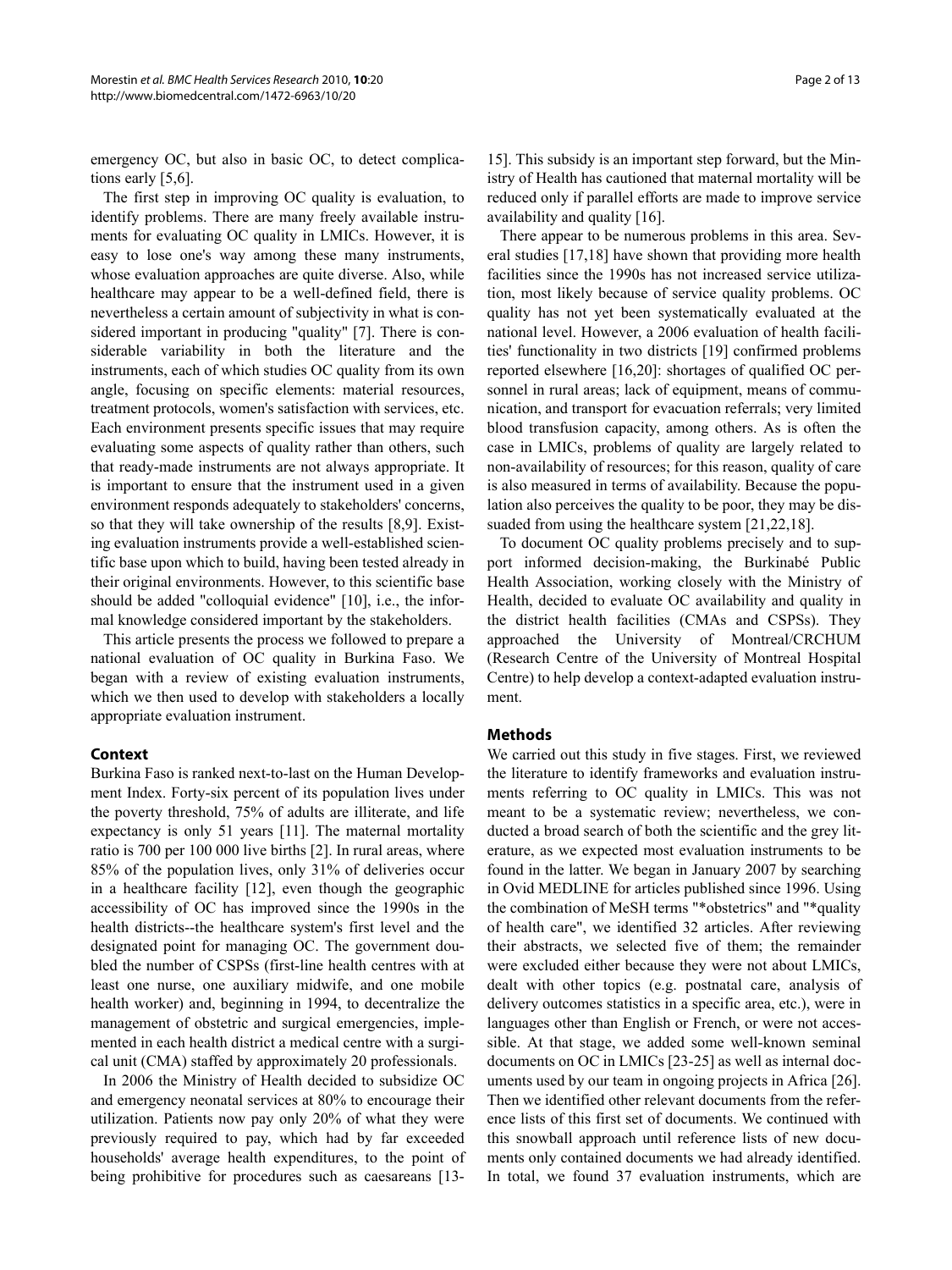# **Table 1: Summary of characteristics of instruments for evaluating quality of obstetric care in low-resource settings**

| Instrument                                                                                                                   | Unit | Source(s) of<br>information | <b>Type of data</b> | <b>Structure</b><br>(out of 19<br>items) | of 7 items)    | Process (out Outcome (out<br>of 6 items) |
|------------------------------------------------------------------------------------------------------------------------------|------|-----------------------------|---------------------|------------------------------------------|----------------|------------------------------------------|
| Room-by-room walk-through (Gill et al., 2005) [31]                                                                           | F.   | $\Omega$                    | OT                  | $\overline{7}$                           | 0              | $\mathbf{0}$                             |
| The walk-through with staff (EngenderHealth & AMDD, 2003a) [27]                                                              | F.   | O, St., R                   | OT                  | 12                                       | 6              | $\mathbf{0}$                             |
| "Access to services and continuity of care" assessment form (EngenderHealth & AMDD, 2003b) [23]                              | F.   | St., O                      | QT                  | 9                                        | $\overline{2}$ | $\Omega$                                 |
| "Competent care" assessment form (EngenderHealth & AMDD, 2003b) [23]                                                         | F    | St., O                      | QT                  | $\overline{4}$                           | 5              | $\overline{1}$                           |
| "Information & informed choice" assessment. form (EngenderHealth & AMDD, 2003b) [23]                                         | F    | St., O                      | QT                  | $\mathbf 0$                              | $\mathbf{1}$   | $\Omega$                                 |
| "Privacy, confidentiality, dignity, comfort & expression of opinion" assessment form (EngenderHealth & AMDD, 2003b) [23]     | F    | St., O                      | QT                  | $\overline{3}$                           | $\overline{2}$ | $\mathbf{0}$                             |
| "Facilitative supervision & management" assessment form (EngenderHealth & AMDD, 2003b) [23]                                  | F    | St., O                      | QT                  | 9                                        | $\Omega$       | $\mathbf{0}$                             |
| "Information, training & development" assessment form (EngenderHealth & AMDD, 2003b) [23]                                    | F.   | St., O                      | QT                  | $\overline{4}$                           | 0              | $\mathbf{0}$                             |
| "Supplies, equipment & infrastructure" assessment. form (EngenderHealth & AMDD, 2003b) [23]                                  | F.   | $\circ$                     | QT                  | $\overline{7}$                           | $\mathbf 0$    | $\mathbf{0}$                             |
| Registers & records review forms (EngenderHealth & AMDD, 2003b) [23]                                                         | F    | R, MR                       | QT                  | $\mathbf{1}$                             | $\mathbf 0$    | $\mathbf{0}$                             |
| Performance standards for EOC - Infection prevention (Jhpiego, USAID & Afghan MoH, 2005a) [28]                               | F.   | $\circ$                     | QT                  | $\overline{3}$                           | $\mathbf 0$    | $\mathbf{0}$                             |
| Performance standards for EOC - Human, physical & material resources (Jhpiego, USAID & Afghan MoH, 2005b) [29]               | F    | $\circ$                     | QT                  | $\overline{7}$                           | $\mathbf 0$    | $\mathbf 0$                              |
| Performance standards for EOC - Support services (Jhpiego, USAID & Afghan MoH, 2005b) [29]                                   | F    | O                           | QT                  | $\overline{7}$                           | $\mathbf 0$    | $\mathbf 0$                              |
| Performance standards for EOC - Management systems (Jhpiego, USAID & Afghan MoH, 2005b) [29]                                 | F    | O, R                        | QT                  | 5                                        | 0              | $\Omega$                                 |
| Performance standards for EOC - Information, education & communication (Jhpiego, USAID & Afghan MoH, 2005b) [29]             | F    | $\circ$                     | QT                  | $\overline{2}$                           | 0              | $\mathbf{0}$                             |
| Skilled attendance index (Hussein et al., 2004) [32]                                                                         | F.   | MR, R                       | OT                  | $\overline{3}$                           | $\overline{4}$ | $\Delta$                                 |
| Health worker incentive survey (IMMPACT, 2007) [24]                                                                          | F.   | St.                         | QT                  | 6                                        | $\mathbf 0$    | $\mathbf 0$                              |
| Perceptions of quality of care - In-depth interview quide for users and non-users of maternity services (IMMPACT, 2007) [24] | F    | P                           | QL                  | 3                                        | $\overline{4}$ |                                          |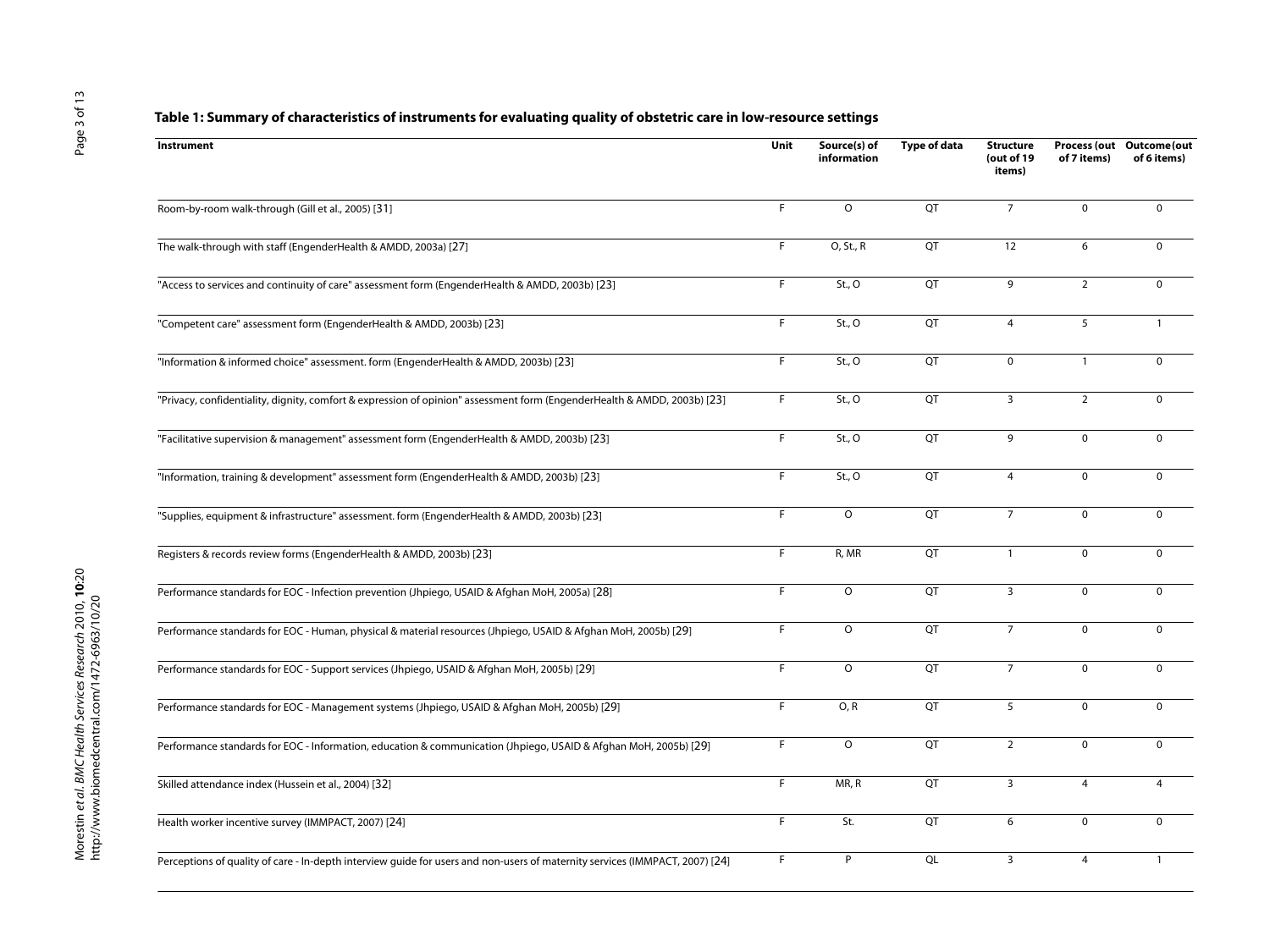# **Table 1: Summary of characteristics of instruments for evaluating quality of obstetric care in low-resource settings (Continued)**

| Perceptions of quality of care - Provider in-depth interview quide (IMMPACT, 2007) [24]                                                  | F.           | St.             | OL  | 6              | 0              | $\mathbf 0$    |
|------------------------------------------------------------------------------------------------------------------------------------------|--------------|-----------------|-----|----------------|----------------|----------------|
| Perceptions of quality of care - Manager's interview guide (IMMPACT, 2007) [24]                                                          | F            | St.             | QL  | 9              | $\mathbf 0$    | $\mathbf 0$    |
| Health facility staff interview guide (Maine et al., 1997) [40]                                                                          | F            | St.             | QL  | 5              | $\mathbf{1}$   | $\mathbf 0$    |
| Supervision checklist for hospital/for health center (Maine et al., 1997) [40]                                                           | F.           | $\circ$         | Co. | $\overline{4}$ | $\mathbf 0$    | $\mathbf 0$    |
| Performance standards for EOC - Care during normal labor, delivery & selected complications (Jhpiego, USAID & Afghan MoH,<br>2005b) [29] | $\mathsf{C}$ | O, MR, S        | QT  | $\overline{3}$ | $\overline{7}$ | $\Omega$       |
| Performance standards for EOC - Management of complications during pregnancy (Jhpiego, USAID & Afghan MoH, 2005b) [29]                   | C            | O, MR, S        | QT  | $\mathbf{1}$   | $\overline{7}$ | $\mathbf 0$    |
| Health facility questionnaire for case studies of women with obstetric complications (Maine et al., 1997) [40]                           | $\mathsf{C}$ | St., MR, P, Fm. | QT  | $\overline{2}$ | $\overline{4}$ | $\overline{2}$ |
| Patient/Family Interview Guide, Case Studies of Women with OC (Maine et al., 1997) [40]                                                  | $\mathsf C$  | P or Fm.        | QL  | $\overline{4}$ | $\overline{2}$ | $\overline{2}$ |
| TRACE Maternal death assessment form (IMMPACT, 2007) [24]                                                                                | C            | MR or St.       | QL  | 5              | 5              | $\mathbf{1}$   |
| Facility-based maternal death review - Medical record extraction form (WHO, 2004) [25]                                                   | $\mathsf C$  | MR              | QL  | $\overline{2}$ | $\overline{4}$ | $\mathbf{1}$   |
| Facility-based maternal death review - Facility staff interview record (WHO, 2004) [25]                                                  | $\mathsf C$  | St.             | QL  | 5              | $\overline{4}$ | $\mathbf{1}$   |
| Case review form (EngenderHealth & AMDD, 2003b) [23]                                                                                     | $\mathsf C$  | MR              | QL  | $\mathbf{1}$   | $\overline{2}$ | $\overline{4}$ |
| EmOC client/family interview form (EngenderHealth & AMDD, 2003b) [23]                                                                    | $\mathsf C$  | P or Fm.        | Co. | $\mathbf{1}$   | $\overline{3}$ | $\mathbf{1}$   |
| Audits de décès maternels - Entrevue famille (Univ. of Montreal; CR-CHUM; Direction Régionale Santé Kayes-Mali 2006) [26]                | $\mathsf C$  | Fm.             | Co. | $\overline{2}$ | $\overline{2}$ | 3              |
| Audits de décès maternels - Entrevue centre de santé communautaire (Univ. of Montreal; CR-CHUM; DRS Kayes-Mali 2006) [26]                | C            | St.             | Co. | 3              | $\overline{4}$ | 3              |
| Audits de décès maternels - Entrevue centre de santé de référence (Univ. of Montreal; CR-CHUM; DRS Kayes-Mali 2006) [26]                 | $\mathsf C$  | St.             | Co. | $\overline{4}$ | $\overline{4}$ | 3              |
| Guidelines for conducting a near-miss case review (WHO, 2004) [25]                                                                       | $\mathsf C$  | St., MR         | Co. | 9              | 6              | $\mathbf{1}$   |
| Clinical audit - Case extraction form (WHO, 2004) [25]                                                                                   | $\mathsf{C}$ | MR              | Co. | $\overline{2}$ | $\overline{4}$ | $\overline{2}$ |
| Client flow analysis - Client data form (EngenderHealth & AMDD, 2003b) [23]                                                              | $\mathsf{C}$ | $\circ$         | Co. | $\mathbf 0$    | $\overline{2}$ | $\mathbf 0$    |

Unit of observation: F = facility, C = case<br>Sources of information: O = observation, St. = staff, R = registers, MR = medical records, S = simulation, P = patient, Fm. = family

Type of data: QT = quantitative, QL = qualitative, Co. = combined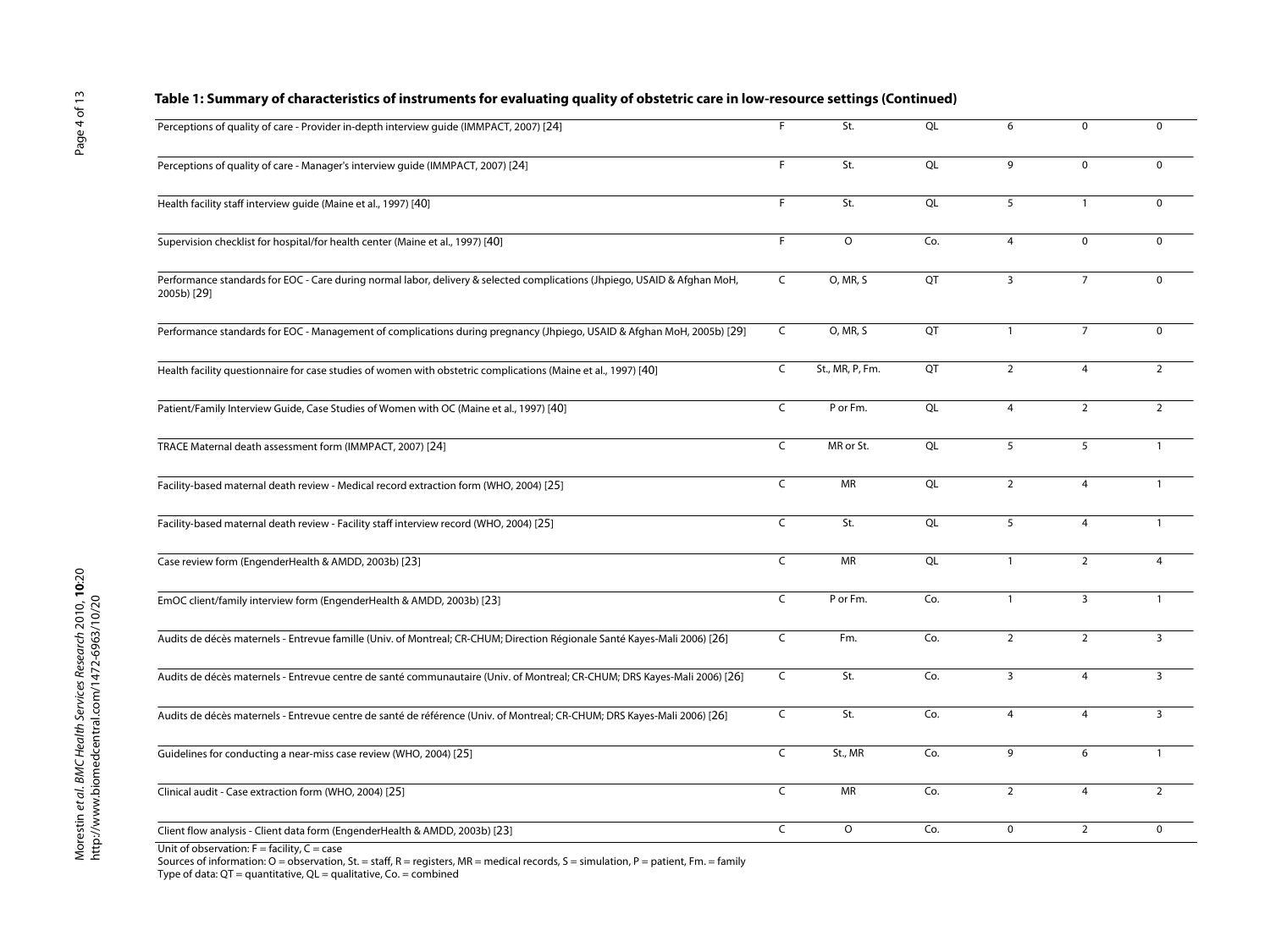listed in Table 1. Nearly all of them were identified in the grey literature--twelve from EngenderHealth/AMDD [[23,](#page-11-20)[27\]](#page-11-32), seven from Jhpiego [[28](#page-11-33),[29\]](#page-11-34), five from IMMPACT [[24\]](#page-11-35), four from the World Health Organization [[25\]](#page-11-21), four from Columbia University [\[30](#page-11-36)], and three from our own team [\[26](#page-11-22)]; only two were identified in scientific articles [[31,](#page-11-37)[32\]](#page-11-38). We submitted the list of instruments to an expert on OC in developing countries, who did not find any major instrument missing; still, given the profusion of instruments for evaluating OC quality in LMICs, there is no guarantee that our survey was totally comprehensive.

Second, from the literature collected, we inventoried the different components of OC quality and organized them into an exhaustive conceptual framework, as a tool to guide evaluation. "OC quality" is a broad and multifaceted concept. Evaluating it in practical terms requires very precise criteria focused on specific components; hence the value of a conceptual framework that details all the components of OC quality, each of which can serve as an evaluation criterion.

Third, we studied the 37 OC quality evaluation instruments using the descriptive-analytical method: we applied the same analytical framework to all the instruments to collect standardized information and to facilitate comparisons [[33\]](#page-11-39). We presented the instruments in an analysis grid that followed the structure of our conceptual framework and highlighted the evaluation strategies and criteria used by each.

Fourth, in February and March 2007, we led a deliberative process with stakeholders in Burkina Faso to develop a locally relevant evaluation instrument. Deliberative processes are participative mechanisms for eliciting and combining "scientific" evidence from the literature with "colloquial" evidence from local stakeholders' experience to increase the probability of taking sound and acceptable decisions in a given context [[10](#page-11-8)]. Specifically, a deliberative process involves bringing together stakeholders, presenting them with the scientific evidence on the subject of interest and engaging them in a discussion of how it can be integrated with their knowledge of the situation for informed and context-appropriate decision-making. Our working group was made up of six representatives of the Burkinabé Public Health Association and the Ministry of Health. In developing locally appropriate evaluation strategy and criteria, they used our conceptual framework for OC quality and considered a variety of situational factors. They operationalized the evaluation criteria in questions and response choices, using the analysis grid of existing instruments and their own expertise in OC in the CMAs and CSPSs.

Fifth, the evaluation instrument was finalized after being tested in two CMAs and four CSPSs, which allowed health professionals in the field to participate in the development process.

# **Results**

The results consist of three outputs: 1) a conceptual framework for OC quality; 2) an analysis grid of instruments for evaluating OC quality in LMICs; and 3) an evaluation instrument for OC quality in Burkina Faso.

### **Conceptual framework for OC quality**

Even if the decision is taken to evaluate only *certain* aspects of OC quality that are considered the most important in a given context, this choice should be explained in relation to the entire set of possible evaluation criteria. This transparency is even more necessary when evaluation choices are negotiated between different stakeholders. In these circumstances, it is important to use a conceptual framework that is sufficiently exhaustive and operational to guide the selection of evaluation criteria. There is considerable variability in the evaluation instruments and in the literature on OC quality. In the absence of any consensussupported conceptual framework on OC quality, we refined Donabedian's classical model [\[34](#page-11-40),[35](#page-11-41)], which considers three levels for evaluating the quality of care: *structure* (human, material, and organizational resources); *process* (the health services themselves); and *outcome* (the consequences of these services on patients). These levels follow a logical sequence: available resources, put into action, lead to activities that produce results. We inventoried the components of OC quality from the literature and organized them into these three categories, producing a comprehensive conceptual framework in which every item is a potential criterion for evaluating OC quality. Figure [1](#page-5-0) presents this framework with brief explanations; detailed descriptions with references to the literature are in Additional File [1.](#page-10-0)

This conceptual framework does not judge the components' relative importance, which will, in any case, vary according to stakeholders' perspectives. Rather, it is a tool to support deliberation and the selection of the components to be evaluated in a given context.

The causal links between structure, process, and outcome are theoretical and not always verified in reality [[34\]](#page-11-40). A good-quality structure has the potential to produce a good care process, but this potential may not be achieved. An evaluation focused only on outcomes, especially morbidity and mortality, does not discern to what extent these are due to quality of care rather than other factors, and therefore cannot guide decision-making for improving service quality. Thus, our review excluded instruments that measure *only* mortality or morbidity and nothing else, since they are not, strictly speaking, instruments for measuring OC quality. In short, if we use evaluation criteria from only one level, we cannot infer that the quality thus measured applies to the entire "chain of production" of OC.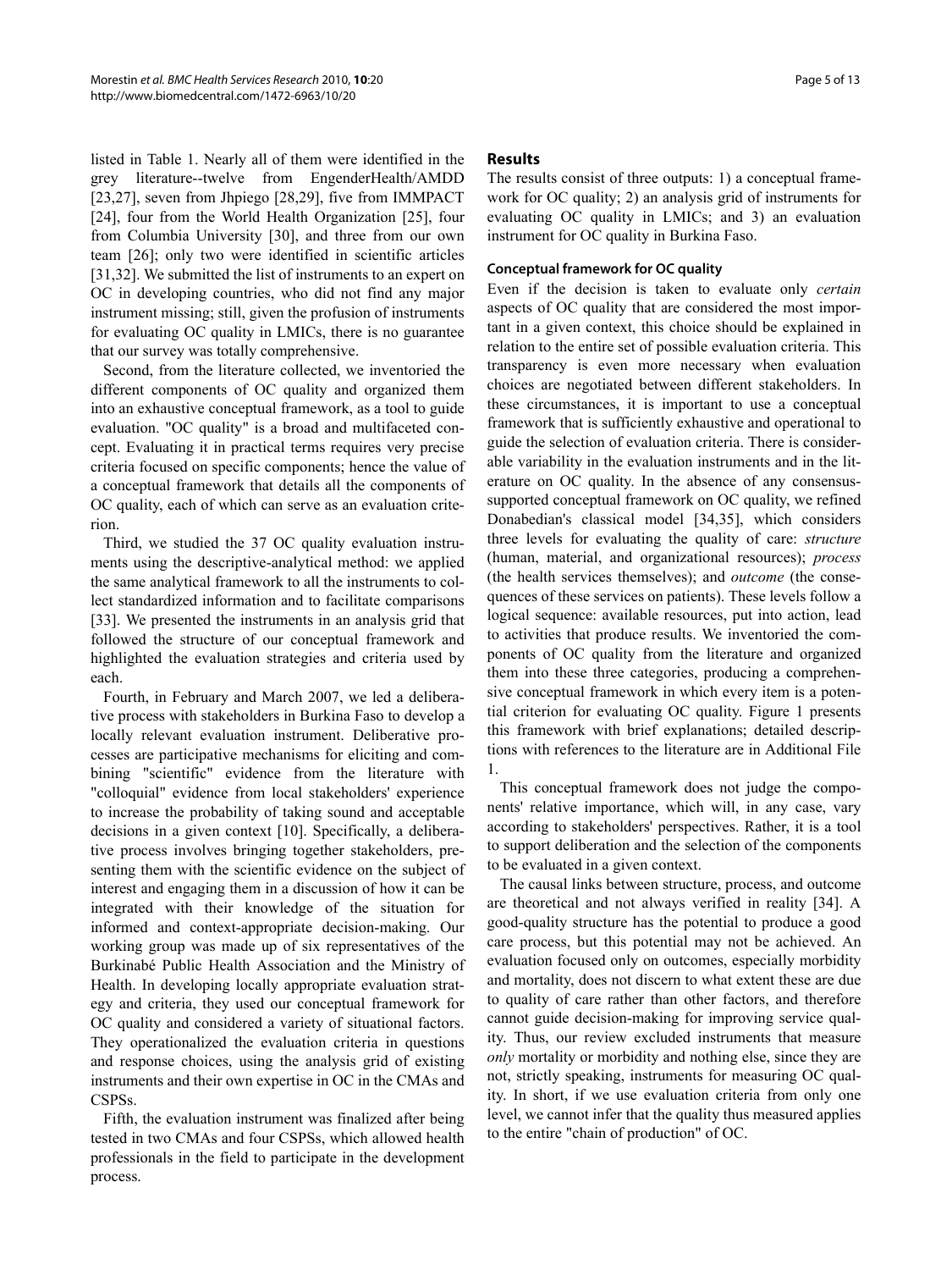<span id="page-5-0"></span>

in the care process: qualification and competence are not automatically interrelated. 3 A person's interest in pursuing the objectives of the organization for which he or she works. 4 Should be available at all times, functional, and in sufficient quantity. <sup>5</sup> Including buildings and support services (sterilization, laundry, etc.). <sup>6</sup> E.g. team organization, job descriptions, regular payment of salaries, sanctions and rewards, etc. <sup>7</sup>Should be in user-friendly formats and well maintained. <sup>8</sup> E.g. review of cases having negative outcomes, collecting patient's opinions on services received, etc. 9 Such that women are not required to pay anything *before* receiving obstetric services. <sup>10</sup> Between the caregiver and the patient. <sup>11</sup> Characteristics of the setting within which care is provided that help put the patient at ease (for example, not only are there curtains--a material resource--in the delivery room, but the caregivers actually take care to close them to protect the women's privacy). <sup>12</sup> All of the single interactions, and how they are interconnected, from the beginning to the end of the patient's treatment. This looks at how services are organized. <sup>13</sup> Within the health facility and, if the patient is referred, from one facility to another. <sup>14</sup> All the services required are provided. <sup>15</sup> Abusive fees charged by certain healthcare professionals, which are a flagrant sign of bad practices.

### **An analysis grid of instruments to evaluate OC quality in LMICs**

Given the large number of OC quality evaluation instruments freely available in English, and often also in French, the problem is not a lack of material, but rather, navigating through it. Thus, we developed an analysis grid to record each instrument's content and evaluation strategy and applied it to the 37 instruments. Additional File [2](#page-10-1) contains the full grid; Table 2 presents an extract. With respect to content, the grid reproduces the structure of our conceptual framework: each line is devoted to one component of OC quality, with x's marking the instruments that use it as an evaluation criterion. From the distribution of x's we can see on what level(s)--structure, process, or outcome--each instrument is focused. The grid also presents each instrument's broad evaluation strategies: unit of observation (i.e.,

facility or case management level); information sources (interviews with staff, patients, or families; reviews of medical records and registers; observation); and type of data gathered (quantitative, qualitative, or combined). Even though most instruments are designed to evaluate emergency OC, those whose unit of observation is a facility can also, because of their configuration, be used to evaluate basic OC.

The analysis grid can be used to prepare a new evaluation. For instance, if we want to assess quality at the level of OC process, we can easily locate in Table 2 the most comprehensive instrument for this purpose; if we want to evaluate the condition of buildings, a quick horizontal reading of the grid will show us two instruments for this. This allows us to go directly to the relevant instruments for detailed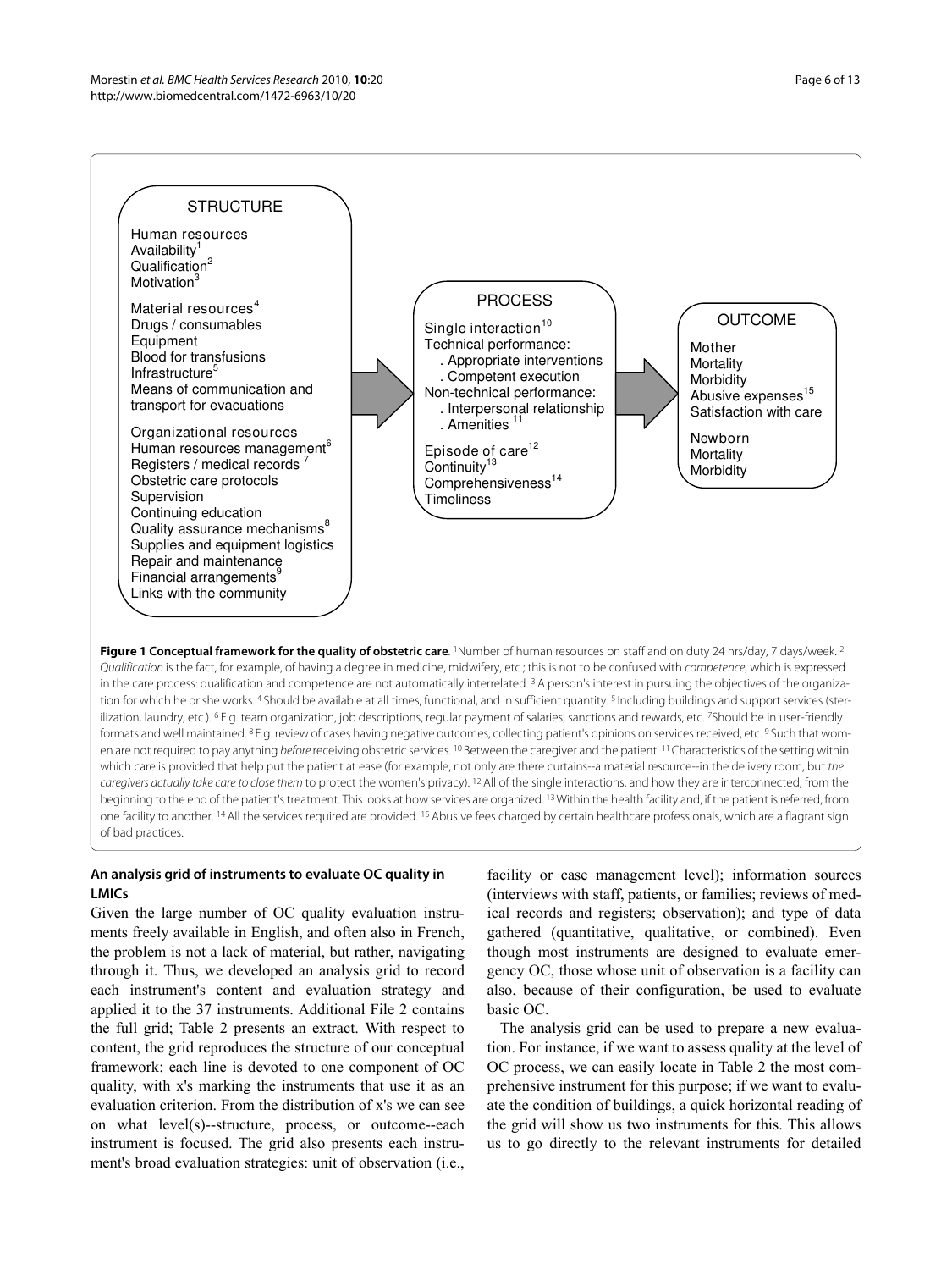# **Table 2: Extract from the analysis grid of instruments to evaluate the quality of obstetric care in low- and middle-income countries.**

|                |                                  |                           | Instrument:                                      | <b>Access to</b><br>services and<br>form<br>(EngenderHe<br>alth & AMDD,<br>$2003b$ [23] | PQOC-<br>Interview<br>continuity of guide for users<br>care assmt. and non-users<br>of maternity<br>services<br>(IMMPACT,<br>2007) [24] | Performance<br>standards for EOC -<br><b>Management of</b><br>complications<br>during pregnancy<br>(Jhpiego, USAID &<br>Afghan MoH,<br>2005b) [29] | <b>Audits de</b><br>décès<br>maternels-<br><b>Entrevue</b><br><b>CSCOM</b><br>(Univ. of<br>Montreal,<br><b>DRS Kayes-</b><br>Mali 2006)<br>[26] |
|----------------|----------------------------------|---------------------------|--------------------------------------------------|-----------------------------------------------------------------------------------------|-----------------------------------------------------------------------------------------------------------------------------------------|----------------------------------------------------------------------------------------------------------------------------------------------------|-------------------------------------------------------------------------------------------------------------------------------------------------|
|                |                                  |                           | Unit of observation:                             | <b>Facility</b>                                                                         | <b>Facility</b>                                                                                                                         | Case                                                                                                                                               | Case                                                                                                                                            |
|                |                                  |                           | Source(s) of information:                        | Staff,<br>observation                                                                   | Users & non-<br>users                                                                                                                   | Observation,<br>record, simulation                                                                                                                 | Staff                                                                                                                                           |
|                |                                  |                           |                                                  | Type of data: Quantitative                                                              | Qualitative                                                                                                                             | Quantitative                                                                                                                                       | Combined                                                                                                                                        |
|                | <b>STRUCTURE</b> Human resources |                           | Availability                                     | X                                                                                       |                                                                                                                                         |                                                                                                                                                    | X                                                                                                                                               |
|                |                                  |                           | Qualification                                    |                                                                                         | X                                                                                                                                       |                                                                                                                                                    | X                                                                                                                                               |
|                |                                  |                           | Motivation                                       |                                                                                         |                                                                                                                                         |                                                                                                                                                    |                                                                                                                                                 |
|                | Material resources               |                           | Drugs/consumables                                | x                                                                                       |                                                                                                                                         |                                                                                                                                                    |                                                                                                                                                 |
|                |                                  |                           | Equipment                                        | X                                                                                       |                                                                                                                                         |                                                                                                                                                    |                                                                                                                                                 |
|                |                                  |                           | <b>Blood for transfusions</b>                    | X                                                                                       |                                                                                                                                         |                                                                                                                                                    |                                                                                                                                                 |
|                |                                  | Infrastructure            | <b>Buildings</b>                                 | X                                                                                       | X                                                                                                                                       |                                                                                                                                                    |                                                                                                                                                 |
|                |                                  |                           | Support services                                 |                                                                                         |                                                                                                                                         |                                                                                                                                                    |                                                                                                                                                 |
|                |                                  |                           | Means of communication & transport (evacuations) | X                                                                                       |                                                                                                                                         |                                                                                                                                                    |                                                                                                                                                 |
|                | Organizational resources         |                           | Human resources management                       |                                                                                         |                                                                                                                                         |                                                                                                                                                    |                                                                                                                                                 |
|                |                                  |                           | Registers & medical records                      | X                                                                                       |                                                                                                                                         | X                                                                                                                                                  | X                                                                                                                                               |
|                |                                  |                           | Obstetric care protocols                         |                                                                                         |                                                                                                                                         |                                                                                                                                                    |                                                                                                                                                 |
|                |                                  |                           | Supervision                                      |                                                                                         |                                                                                                                                         |                                                                                                                                                    |                                                                                                                                                 |
|                |                                  |                           | Continuing education                             |                                                                                         |                                                                                                                                         |                                                                                                                                                    |                                                                                                                                                 |
|                |                                  |                           | Quality assurance mechanisms                     |                                                                                         |                                                                                                                                         |                                                                                                                                                    |                                                                                                                                                 |
|                |                                  |                           | Supply logistics                                 | x                                                                                       |                                                                                                                                         |                                                                                                                                                    |                                                                                                                                                 |
|                |                                  |                           | Repair/maintenance                               |                                                                                         |                                                                                                                                         |                                                                                                                                                    |                                                                                                                                                 |
|                |                                  |                           | Financial arrangements                           | x                                                                                       | x                                                                                                                                       |                                                                                                                                                    |                                                                                                                                                 |
|                |                                  |                           | Links with community                             |                                                                                         |                                                                                                                                         |                                                                                                                                                    |                                                                                                                                                 |
| <b>PROCESS</b> | Single interaction               | Technical performance     | Appropriate interventions                        |                                                                                         |                                                                                                                                         | X                                                                                                                                                  | x                                                                                                                                               |
|                |                                  |                           | Competent execution                              |                                                                                         |                                                                                                                                         | x<br>(if observation)                                                                                                                              |                                                                                                                                                 |
|                |                                  | Non-technical performance | Interpersonal relationship                       |                                                                                         | x                                                                                                                                       | x                                                                                                                                                  |                                                                                                                                                 |
|                |                                  |                           | Amenities                                        |                                                                                         | X                                                                                                                                       | X                                                                                                                                                  |                                                                                                                                                 |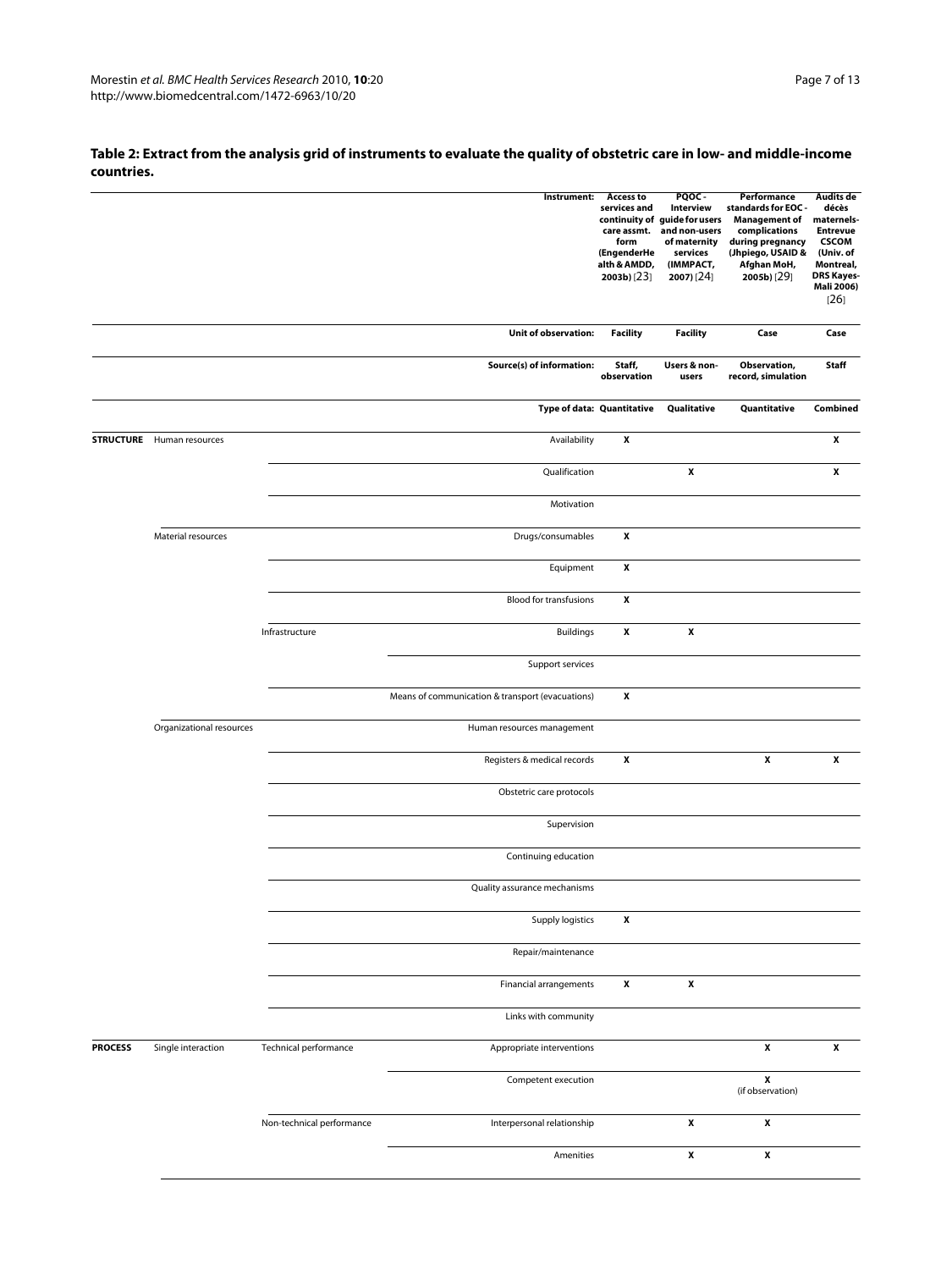|                | Episode of care | Continuity             | X | X | X | x |
|----------------|-----------------|------------------------|---|---|---|---|
|                |                 |                        |   |   |   |   |
|                |                 | Comprehensiveness      |   |   | x | x |
|                |                 | Timeliness             | X | X | X | x |
| <b>OUTCOME</b> | Mother          | Mortality              |   |   |   | X |
|                |                 | Morbidity              |   |   |   |   |
|                |                 | Abusive expenses       |   |   |   |   |
|                |                 | Satisfaction with care |   | X |   |   |
|                | Newborn         | Mortality              |   |   |   | X |
|                |                 | Morbidity              |   |   |   | X |

### **Table 2: Extract from the analysis grid of instruments to evaluate the quality of obstetric care in low- and middle-income countries. (Continued)**

consultation and draw upon them as needed to produce a new instrument tailored to our specific context.

Table 1 summarizes the instruments, their evaluation strategies, and how many components of our conceptual framework they use as evaluation criteria; the specific components they use are noted in the full version of the analysis grid in Additional File [2.](#page-10-1) Table 1 reveals several trends. Instruments whose unit of observation is a facility essentially evaluate structural components; some also consider process components. All instruments whose unit of observation is a case focus on process. Of these, the majority also evaluate outcome, and half are very interested in structure (three components or more). Half of the instruments we surveyed use multiple sources of information. The choice of sources seems to be independent of the evaluation perspective and unit of observation. With respect to the type of data, instruments whose unit of observation is a case are more likely to collect unstructured responses that must then undergo qualitative analysis.

# **An instrument to evaluate OC quality in Burkina Faso**

The instrument developed to evaluate OC quality in Burkina Faso is presented in its entirety, in French, in Additional File [3.](#page-10-2) Table 3 summarizes its main features. The working group, made up of Burkinabé Public Health Association and Ministry of Health representatives, chose facilities as the unit of observation because evaluating managed cases required too many resources (time, qualified evaluators) to cover enough cases. Thus, the stakeholders are hoping to include a certain number of facilities in the evaluation. Likewise, they preferred to collect quantitative data because these are easier to process. The group's discussions on evaluation criteria were based entirely on the conceptual framework for OC quality. They felt it was essential to evaluate quality at the structure level to identify weak-

nesses at the source that could affect process and outcome. They selected most of the evaluation criteria for human and material resources. They considered the organizational resources criteria to be interesting but too sophisticated, given the more basic quality problems in Burkina Faso. Understanding that structural quality is necessary but insufficient, the working group wanted the evaluation to also touch upon certain aspects of process quality. Other dimensions, as well as the evaluation of outcomes, were set aside because they would require more resources than were available for this evaluation.

The group used the analysis grid to identify instruments that dealt with each evaluation criterion retained. They consulted these instruments to see how they measured these criteria (questions, information sources) and to assess whether they were replicable in Burkina Faso, taking into consideration how OC is organized in this country and the uncertain availability and reliability of data. They recognized that the Burkina Faso instrument could not be as detailed as others because its purpose was to produce a first status report of OC quality in many facilities. The group was rarely able to reuse the questions exactly as they were in the existing instruments. Still, consulting them helped inspire and rationalize the process of developing the new instrument because the group was compelled to consider how to adapt the questions for Burkina Faso. It was also through this consultation that they adopted the "room-byroom walk-through" strategy [[31](#page-11-37)], in which the facility evaluation visit follows the route taken by an obstetric case, thus allowing the evaluation to touch upon certain aspects of process even as it focuses on structure.

Finally, the questionnaire was tested in two CMAs and four CSPSs. Some questions were then rewritten to incorporate service providers' suggestions, to compensate for gaps in information sources, or to control for possible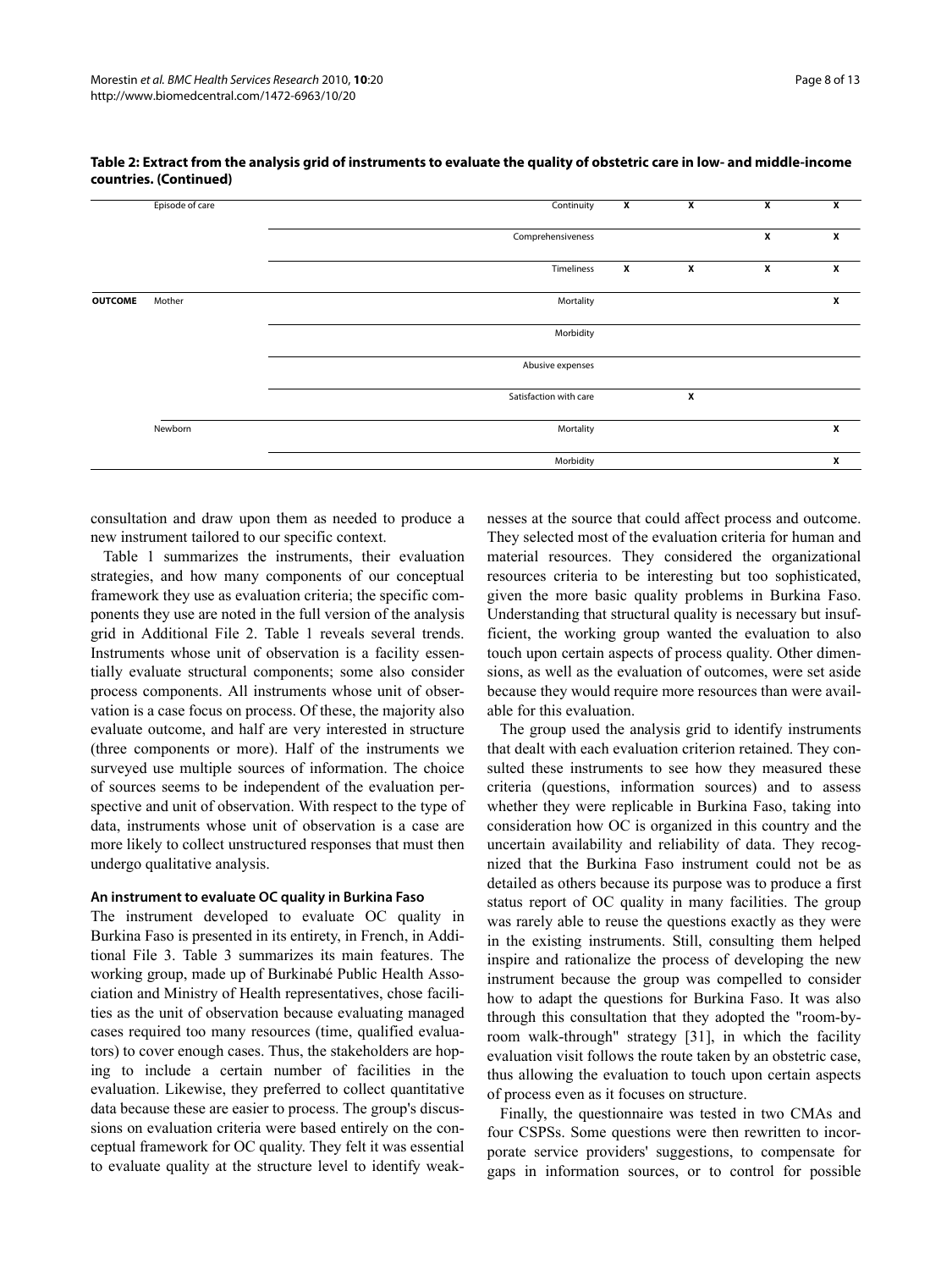biases in staff responses. Field testing allowed us to identify the most reliable source of information for each question. Certain realities led us to adjust the "room-by-room walkthrough" approach. In the CSPSs, where teams and infrastructure are limited, following the patients' route provided no additional information and interrupted the flow of the interview. So there we favoured "classic" staff interviews followed by visits to the maternity ward. In CMAs, the walk-through remains relevant; however, it is not possible to respect the patients' route strictly, because of social sensitivities: starting the evaluation visit with the ambulance drivers, even if they are the patients' first contact with the CMA, is not acceptable to the health workers.

### **Discussion**

**The need to tailor evaluation instruments to local contexts** Our experience highlights the fact that, even with the abundance of OC quality evaluation instruments specially designed for LMICs, it is rare that an existing instrument will work perfectly, as is, for a new evaluation project.

- Evaluation criteria: Our conceptual framework and our analysis grid highlight the multiplicity of possible criteria combinations. Chances are slim that an existing instrument's criteria set perfectly matches the issues under evaluation in a new context.

- Evaluation perspective and resource constraints: Many instruments were developed for case studies such as facility supervision or case management review and are therefore very detailed. In Burkina Faso, the evaluation must cover many facilities, but with a restrained budget that limits the time and human resources available for data collection and analysis. The evaluation questions therefore had to be simplified.

- Information sources: Documentary sources (registers, medical records) are less subject to desirability or memory biases than staff interviews. However, their availability and reliability vary from country to country, and an evaluation instrument that uses them may not be replicable elsewhere.

- Organizational and sociocultural realities: The logical reasoning underlying some evaluation instruments occasionally collides with local realities (e.g. the "walkthrough").

Still, our experience also demonstrates that the literature (including evaluation instruments), if appropriately presented, can inspire and rationalize the development of a new instrument.

### **Advantages of a synthesized presentation of the literature and evaluation instruments**

The conceptual framework and the analysis grid of evaluation instruments proved useful as syntheses of the OC quality literature. The conceptual framework's components are not new; they come from the literature, where they are amply discussed. What is new, and what helps in rationalizing choices, as we saw with the Burkina Faso working group, is the framework's thoroughness and its structure based on Donabedian's three levels of evaluation of quality of care. Selecting criteria from a defined list involves justifying why the others are not retained.

Also, the visual representation of the relationships among the criteria and the levels (structure, process, or outcome) is a reminder that evaluation provides information on quality at the level evaluated, but not necessarily at the other levels. As for the analysis grid, our experience with the working group confirmed its ease of use for exploring the broad universe of existing instruments.

A key benefit of the conceptual framework and the analysis grid lies in their ability to present, in a synthesized, visual, and easily accessible way, the main elements from the scientific literature. This is especially important because the literature is still not readily available in many LMICs due to problems with Internet connections, cost of subscriptions to scientific journals [\[36](#page-11-42)], and language barriers for non-anglophones. Also, decision-makers and professionals (generally major stakeholders in the evaluations) are often unfamiliar with the literature and lack time to consult studies--hence the effectiveness of presenting them with syntheses [\[37](#page-11-43),[38](#page-12-1)] tailored to their requirements [[39\]](#page-12-2).

### **The working group experience**

We had two objectives in using a working group: to promote stakeholders' ownership of the evaluation instrument by involving them in its design, and to combine their informal knowledge of the evaluation context with scientific knowledge from the literature. The involvement of the Burkinabé Public Health Association, which launched the initiative, was a given. The Ministry of Health participated as the key decision-maker in matters of quality of care. Other stakeholders, notably funding agencies, also participate in these decisions, but to include them would have been cumbersome: an overly large working group is less effective [[10](#page-11-8)], and developing an evaluation instrument is a detail-oriented project requiring members' active involvement. Service providers were not included in the working group for the same reasons, but some were consulted during field testing of the instrument.

The literature and the stakeholders' context-specific knowledge were easily integrated. Members of the working group appreciated the process and understood well and appropriated the lessons from the literature, such as the implications of evaluating OC quality at different levels, i.e., structure, process or outcome. The type of literature used--evaluation instruments and literature on OC- remained concrete and close to the health professionals' experience, and it was presented concisely and visually in a way that supported its direct, practical application, all of which facilitated its positive reception by the group.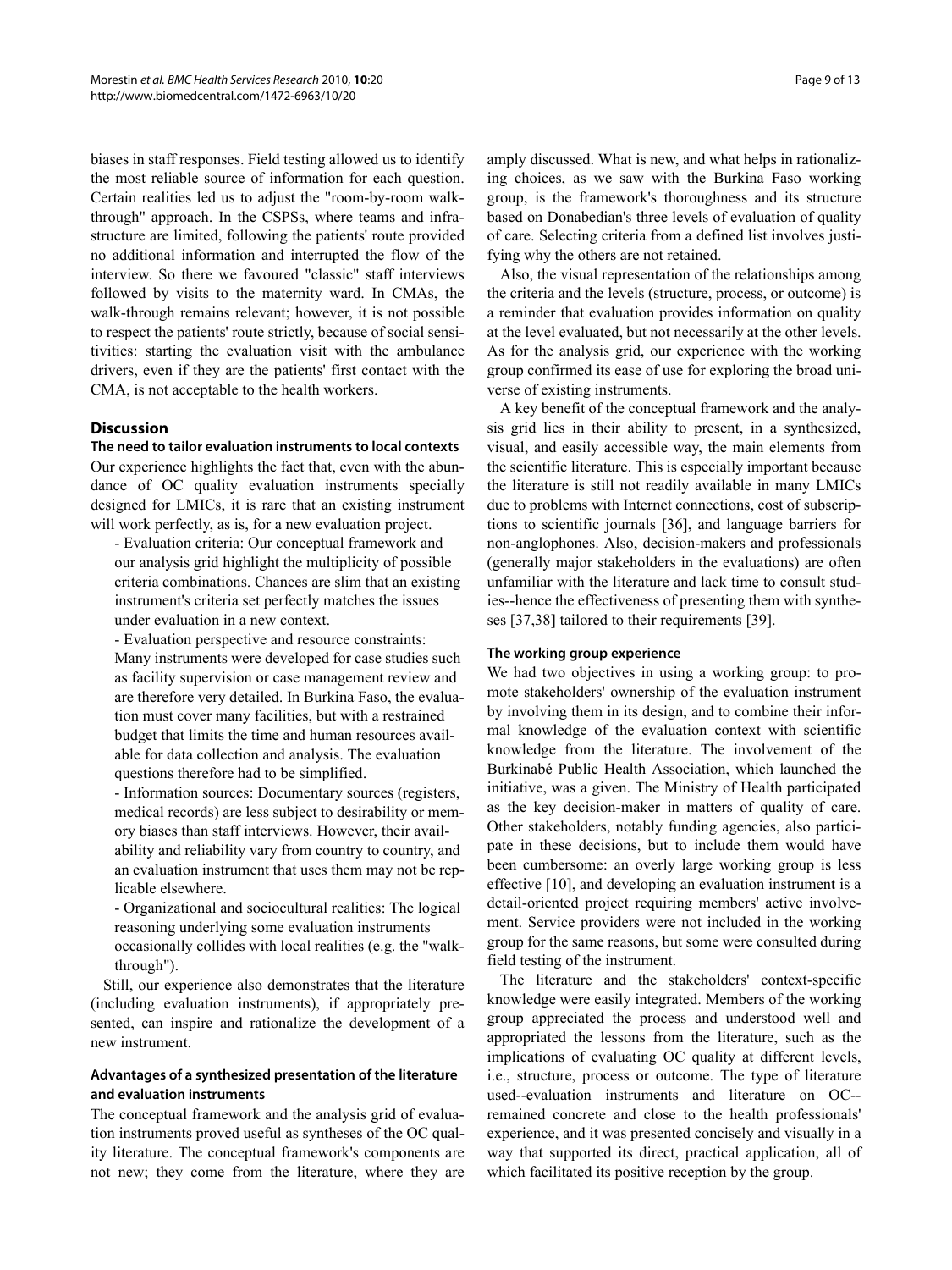|                  |                          |                       |                                                          | <b>CMA</b>                               | <b>CSPS</b>                            |
|------------------|--------------------------|-----------------------|----------------------------------------------------------|------------------------------------------|----------------------------------------|
|                  |                          |                       | Unit of observation:                                     | <b>Facility</b>                          | <b>Facility</b>                        |
|                  |                          |                       | <b>Sources of information:</b>                           | Staff, dynamic<br>observation, registers | Staff, observation,<br>monthly reports |
|                  |                          |                       | Type of data:                                            | Quantitative                             | Quantitative                           |
| <b>STRUCTURE</b> | Human resources          |                       | Availability                                             | $\pmb{\mathsf{x}}$                       | $\pmb{\chi}$                           |
|                  |                          |                       | Qualification                                            | $\pmb{\mathsf{x}}$                       | $\pmb{\mathsf{x}}$                     |
|                  |                          |                       | Motivation                                               |                                          |                                        |
|                  | Material resources       |                       | Drugs/consumables                                        | $\pmb{\mathsf{x}}$                       |                                        |
|                  |                          |                       | Equipment                                                | $\pmb{\mathsf{x}}$                       | $\pmb{\mathsf{x}}$                     |
|                  |                          |                       | <b>Blood for transfusions</b>                            | $\pmb{\mathsf{x}}$                       |                                        |
|                  |                          | Infrastructure        | <b>Buildings</b>                                         | $\pmb{\mathsf{x}}$                       | X                                      |
|                  |                          |                       | Support services                                         | $\pmb{\mathsf{x}}$                       |                                        |
|                  |                          |                       | Means of communication<br>& transport for<br>evacuations | $\pmb{\mathsf{x}}$                       | $\pmb{\mathsf{x}}$                     |
|                  | Organizational resources |                       | Human resources<br>management                            |                                          |                                        |
|                  |                          |                       | Registers & medical<br>records                           |                                          |                                        |
|                  |                          |                       | Obstetric care protocols                                 |                                          |                                        |
|                  |                          |                       | Supervision                                              |                                          |                                        |
|                  |                          |                       | Continuing education                                     |                                          |                                        |
|                  |                          |                       | Quality assurance<br>mechanisms                          |                                          |                                        |
|                  |                          |                       | Supply logistics                                         |                                          |                                        |
|                  |                          |                       | Repair/maintenance                                       |                                          |                                        |
|                  |                          |                       | Financial arrangements                                   | $\pmb{\mathsf{x}}$                       | X                                      |
|                  |                          |                       | Links with the community                                 |                                          |                                        |
| <b>PROCESS</b>   | Single interaction       | Technical performance | Appropriate interventions                                |                                          |                                        |
|                  |                          |                       | Competent execution                                      |                                          |                                        |

# **Table 3: Characteristics of the instrument for evaluating quality of obstetric care in Burkina Faso**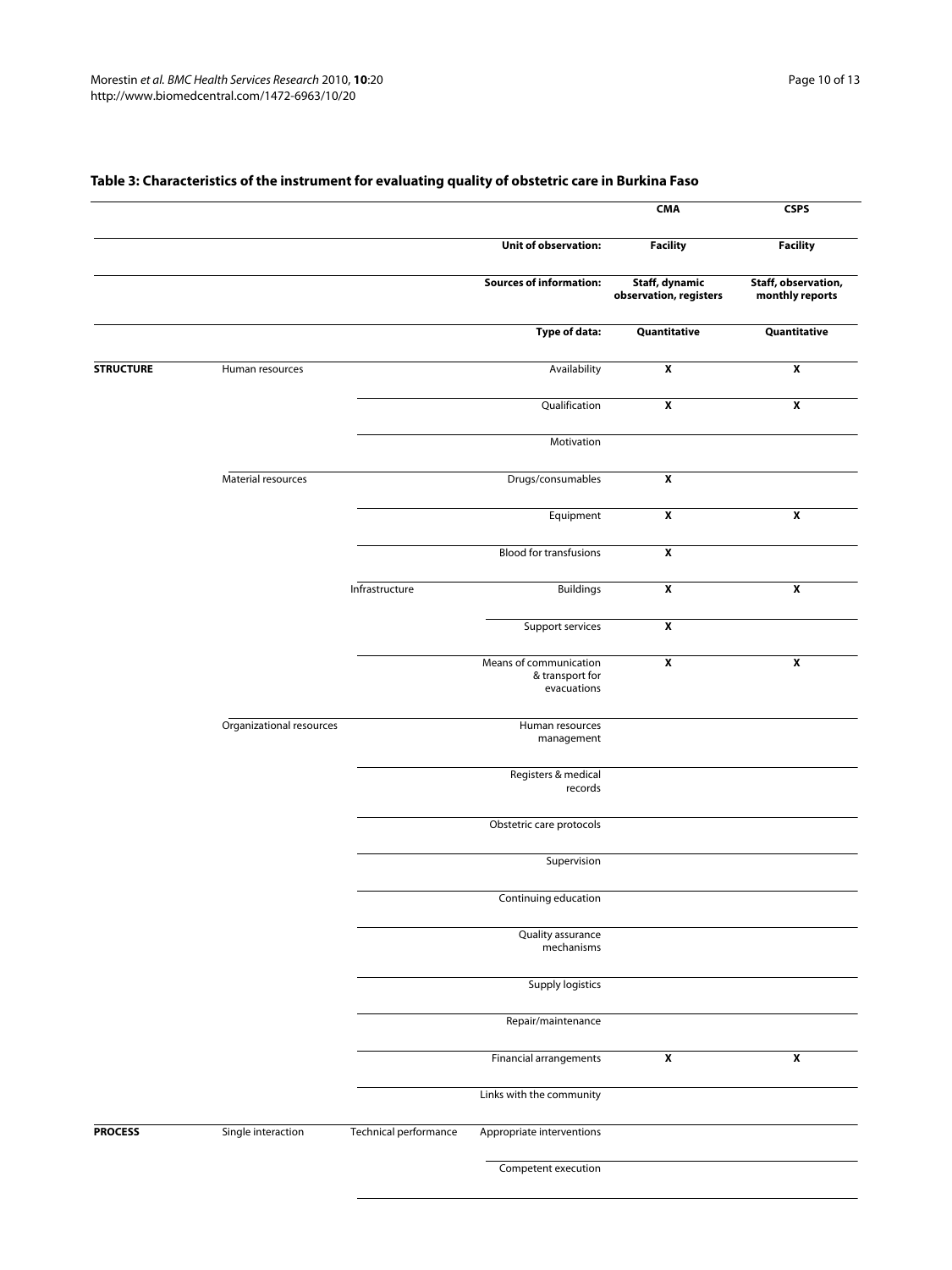

### **Table 3: Characteristics of the instrument for evaluating quality of obstetric care in Burkina Faso (Continued)**

There were no major disagreements around the development of the instrument, probably due to affinities between the institutions represented; some Association members have worked or are currently working for the Ministry. Minor disagreements were resolved pragmatically in the field testing, based on the feasibility of the evaluation options. The only difficulty was related to the availability of the group's members--busy professionals and decisionmakers--for this process that involved several meetings and field visits outside the capital. We overcame this by dividing the group into working subgroups and providing continuous feedback on activities to the whole group.

### **Conclusion**

This experience of developing an instrument to evaluate OC quality and availability in Burkina Faso not only underscores the importance of tailoring instruments to the evaluation context, but also shows that existing instruments can inspire and rationalize the process. Two methodological tools produced during this experience could be useful to other evaluation teams: a conceptual framework for OC quality and an analysis grid of existing evaluation instruments. These tools synthesize the literature in a userfriendly format that supports integrating local stakeholders' informal knowledge with the literature to produce evaluation instruments that have both scientific and local legitimacy. In this case, using a deliberative process to integrate these two types of knowledge worked well. It will be

important to follow the evaluation currently under way and how its results are used, to see how well this process fulfills its promise of promoting ownership by the local stakeholders.

# **Additional material**

<span id="page-10-0"></span>**[Additional file 1](http://www.biomedcentral.com/content/supplementary/1472-6963-10-20-S1.DOC) Literature review: Components of obstetric care quality**. Detailed description of the components of obstetric care quality inventoried from the literature.

<span id="page-10-1"></span>**[Additional file 2](http://www.biomedcentral.com/content/supplementary/1472-6963-10-20-S2.XLS) Analysis grid of instruments to evaluate the quality of obstetric care in low- and middle-income countries**. A grid recording the respective content and evaluation strategy of 37 instruments.

<span id="page-10-2"></span>**[Additional file 3](http://www.biomedcentral.com/content/supplementary/1472-6963-10-20-S3.DOC) Instrument to evaluate the availability and quality of obstetric care in Burkina Faso**. The instrument developed to evaluate OC quality in Burkina Faso presented in its entirety, in French.

#### **Abbreviations**

OC: obstetric care; LMICs: low- and middle-income countries; CSPS: Centre de Santé et de Promotion Sociale (centre for health and social advancement); CMA: Centre Médical avec Antenne chirurgicale (medical centre with a surgical unit); CRCHUM: Centre de recherche du Centre hospitalier de l'Université de Montréal (Research Centre of the University of Montreal Hospital Centre).

### **Competing interests**

The authors declare that they have no competing interests.

### **Authors' contributions**

FM, PF, and AB designed the study. FM reviewed the literature on quality of obstetric care, developed the conceptual framework and analyzed the existing evaluation instruments. PF then reviewed the conceptual framework and analysis grid of the evaluation instruments. FM, with assistance from AB, facilitated the process of developing a new evaluation instrument in Burkina Faso, including the pre-test. JdDS played an important role in the development and pretesting of the instrument. FM wrote the first draft of the manuscript which was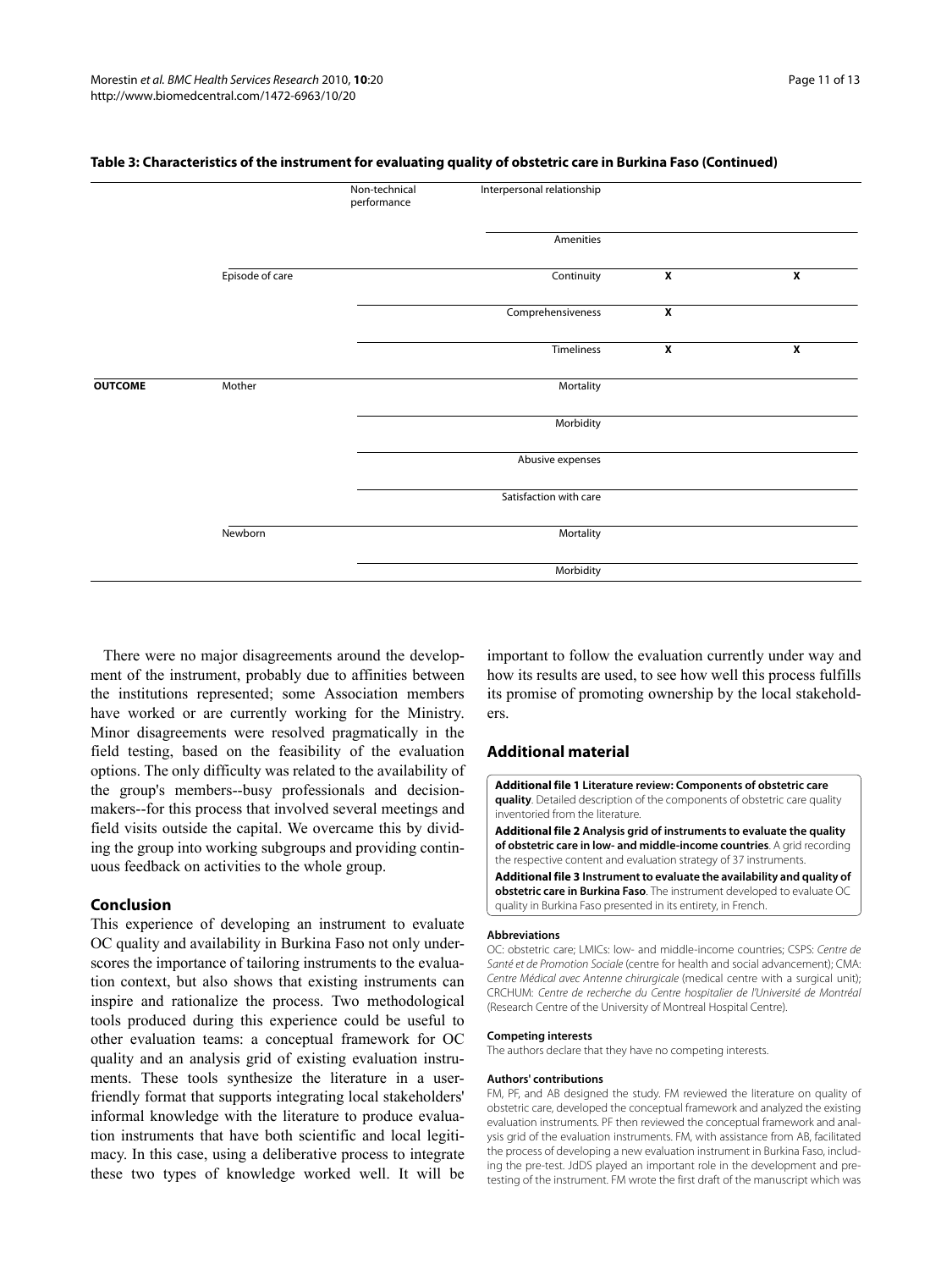then critically revised by PF, AB, and JdDS. All authors read and approved the final manuscript.

### **Acknowledgements**

This work was made possible thanks to funding from the International Development Research Centre (Canada)--Governance, Equity, and Health Program, in the context of the program entitled "Politiques publiques et protection contre l'exclusion" [Public policy and protection against exclusion]. We thank the other members of the working group, in particular Dr. Yorba Soura, director (until February 2007) of the program for reduced-risk maternity at the Ministry of Health of Burkina Faso; Dr. Boureima Zida, of the Burkinabé Public Health Association; Moussa Kaboré, health attaché in epidemiology, Burkinabé Public Health Association; Ms. Salimata Ki-Ouedraogo, Department of Studies, Ministry of Health. We also thank the staff of the CMAs of Yako and Saponé, and of the CSPSs of Saponé-Marché, Ipelcé, Pelectenga, and Arbollé, for their participation in the testing of the questionnaire. Our thanks go to Dr. Slim Haddad of the University of Montreal/CRCHUM for his methodological advice on evaluating quality of care. We would also like to express our appreciation to the two reviewers of this article for their constructive and detailed comments that helped us greatly to improve its quality. Thanks to Donna Riley for editing and translation support.

### **Author Details**

1International Health Unit, CRCHUM (Research Centre of the University of Montreal Hospital Centre)/University of Montreal, 3875 Avenue Saint Urbain, Montreal, H2W 1V1, Quebec, Canada, 2Burkinabé Public Health Association, 01 BP 3718, Ouagadougou 01, Burkina Faso and 3Department of Social and Preventive Medicine, University of Montreal, 1430 Boulevard du Mont-Royal, Outremont, H2V 4P3, Quebec, Canada

### Received: 19 March 2009 Accepted: 20 January 2010 Published: 20 January 2010

### **References**

- <span id="page-11-0"></span>1. United Nations: The Millennium Development Goals Report 2007**.** New York: UN; 2007.
- <span id="page-11-1"></span>2. World Health Organization: Maternal mortality in 2005: estimates developed by WHO, UNICEF, UNFPA, and the World Bank**.** Geneva: WHO; 2007.
- <span id="page-11-2"></span>3. Bouvier-Colle M-H, Ouedraogo C, Dumont A, Vangeenderhuysen C, Salanave B, Decam C: Maternal mortality in West Africa. Rates, causes and substandard care from a prospective survey**.** Acta obstetricia et gynecologica Scandinavica 2001, 80:113-119.
- 4. Murray S, Pearson S: Maternity referral systems in developing countries: Current knowledge and future research needs**[.](http://www.ncbi.nlm.nih.gov/entrez/query.fcgi?cmd=Retrieve&db=PubMed&dopt=Abstract&list_uids=16330139)** Social Science and Medicine 2006, 62:2205-2215.
- <span id="page-11-3"></span>5. World Health Organization: The world health report 2005 - make every mother and child count**.** Geneva: WHO; 2005.
- <span id="page-11-4"></span>6. Adeyi O, Morrow R: Concepts and methods for assessing the quality of essential obstetric care**.** International Journal of Health Planning and Management 1996, 11:119-134.
- <span id="page-11-5"></span>7. Haddad S, Roberge D, Pineault R: Comprendre la qualité: en reconnaître la complexité**.** Ruptures, revue transdisciplinaire en santé 1997, 4:59-78.
- <span id="page-11-6"></span>8. Patton MO: Utilization-focused evaluation: the new century text 3rd edition. Thousand Oaks: Sage Publications; 1997.
- <span id="page-11-7"></span>9. Patton MQ, LaBossière F: Les évaluations axées sur l'utilisation**.** In Concepts et pratiques en évaluation de programme Edited by: Ridde V, Dagenais C. Montréal: Presses de l'Université de Montréal; 2009.
- <span id="page-11-8"></span>10. Lomas J, Culyer T, McCutcheon C, McAuley L, Law S: Conceptualizing and Combining Evidence for Health System Guidance**.** Ottawa: Canadian Health Services Research Foundation; 2005.
- <span id="page-11-9"></span>11. United Nations Development Programme: Human Development Report 2007/2008**.** New York: UNDP; 2007.
- <span id="page-11-10"></span>12. Institut National de la Statistique et de la Démographie, ORC Macro: Enquête Démographique et de Santé du Burkina Faso 2003**.** Calverton, MD.: INSD & ORC Macro; 2004.
- <span id="page-11-11"></span>13. Bicaba A, Ouedraogo J, Ki-Ouedraogo S, Zida B: Accès aux urgences chirurgicales et équité. Rapport final**.** Ouagadougou: ABSP; 2003.
- 14. Richard F, Ouédraogo C, Compaoré J, Dubourg D, De Brouwere V: Reducing financial barriers to emergency obstetric care: experience of

cost-sharing mechanism in a district hospital in Burkina Faso**.** Tropical Medicine and International Health 2007, 12:972-981.

- <span id="page-11-12"></span>15. Storeng KT, Baggaley RF, Ganaba R, Ouattara F, Akoum MS, Filippi V: Paying the price: The cost and consequences of emergency obstetric care in Burkina Faso**.** Social Science and Medicine 2008, 66:545-557.
- <span id="page-11-25"></span><span id="page-11-13"></span>16. Ministère de la Santé: Stratégie nationale de subvention des accouchements et des soins obstétricaux et néonatals d'urgence au Burkina Faso**.** Ouagadougou: Ministère de la Santé; 2006.
- <span id="page-11-29"></span><span id="page-11-14"></span>17. Bodart C, Servais G, Mohamed YL, Schmidt-Ehry B: The influence of health sector reform and external assistance in Burkina Faso**[.](http://www.ncbi.nlm.nih.gov/entrez/query.fcgi?cmd=Retrieve&db=PubMed&dopt=Abstract&list_uids=11238434)** Health Policy and Planning 2001, 16:74-86.
- <span id="page-11-30"></span><span id="page-11-15"></span>18. Haddad S, Nougtara A, Fournier P: Learning from health system reforms: lessons from Burkina Faso**.** Tropical Medicine and International Health 2006, 11:1889-1897.
- <span id="page-11-31"></span><span id="page-11-24"></span><span id="page-11-16"></span>19. Hounton S, Chapman G, Menten J, Brouwere VD, Ensor T, Sombié I, Meda N, Ronsmans C: Accessibility and utilisation of delivery care within a Skilled Care Initiative in rural Burkina Faso**.** Tropical Medicine and International Health 2008, 13:44-52.
- <span id="page-11-26"></span><span id="page-11-17"></span>20. Banque Mondiale: Santé et pauvreté au Burkina Faso: Progresser vers les objectifs internationaux dans le cadre de la stratégie de lutte contre la pauvreté**.** Washington: Banque Mondiale; 2003.
- <span id="page-11-18"></span>21. Baltussen R, Yé Y, Haddad S, Sauerborn RS: Perceived quality of care of primary health care services in Burkina Faso**.** Health Policy and Planning 2002, 17:42-48.
- <span id="page-11-27"></span><span id="page-11-19"></span>22. Beninguisse G, Nikièma B, Fournier P, Haddad S: L'accessibilité culturelle: une exigence de la qualité des services et soins obstétricaux en Afrique**.** African Population Studies 2005, 19:243-266.
- <span id="page-11-20"></span>23. EngenderHealth, AMDD-Mailman School of Public Health-Columbia University: Quality improvement for emergency obstetric care. Toolbook**.** New York: EngenderHealth; 2003.
- <span id="page-11-35"></span><span id="page-11-23"></span>24. IMMPACT: Immpact Toolkit: a guide and tools for maternal mortality programme assessment**.** Aberdeen: University of Aberdeen; 2007.
- <span id="page-11-28"></span><span id="page-11-21"></span>25. World Health Organization: Beyond the numbers: reviewing maternal deaths and complications to make pregnancy safer**.** Geneva: World Health Organization; 2004.
- <span id="page-11-22"></span>26. Université de Montréal, Centre de Recherche du Centre Hospitalier de l'Université de Montréal, Direction Régionale de la Santé de Kayes - Mali: Audits de décès maternels**.** Montréal: Université de Montréal; 2006.
- <span id="page-11-32"></span>27. EngenderHealth, AMDD-Mailman School of Public Health-Columbia University: Quality improvement for emergency obstetric care. Leadership manual**.** New York: EngenderHealth; 2003.
- <span id="page-11-33"></span>28. JHPIEGO, USAID, Ministry of Public Health of Afghanistan: Standardsbased management for improving infection prevention in hospitals - Afghanistan: Labor and delivery areas**.** In Standards-based management and recognition Facilitator's handbook Baltimore: JHPIEGO; 2005.
- <span id="page-11-34"></span>29. JHPIEGO, USAID, Ministry of Public Health of Afghanistan: Standardsbased management for improving quality in essential obstetric care in hospitals - Afghanistan**.** In Standards-based management and recognition Facilitator's handbook Baltimore: JHPIEGO; 2005.
- <span id="page-11-36"></span>30. Maine D, Bailey P: Indicators for design, monitoring and evaluation of maternal mortality programs**.** In AMDD Project workshop Marrakech; 2001.
- <span id="page-11-37"></span>31. Gill Z, Bailey P, Waxman R, Smith JB: A tool for assessing 'readiness' in emergency obstetric care: The room-by-room 'walk-through'**.** International Journal of Gynecology and Obstetrics 2005, 89:191-199.
- <span id="page-11-38"></span>32. Hussein J, Bell J, Nazzar A, Abbey M, Adjei S, Graham W: The Skilled Attendance Index: Proposal for a New Measure of Skilled Attendance at Delivery**.** Reproductive Health Matters 2004, 12:160-170.
- <span id="page-11-39"></span>33. Arksey H, O'Malley L: Scoping studies: Towards a methodological framework**.** International Journal of Social Research Methodology 2005, 8:19-32.
- <span id="page-11-40"></span>34. Donabedian A: The quality of care. How can it be assessed? JAMA 1988, 260:1743-1748.
- <span id="page-11-41"></span>35. Donabedian A: Defining and measuring the quality of health care**.** In Assessing quality health care - Perspectives for clinicians Edited by: Wenzel R. Baltimore: Williams & Wilkins; 1992.
- <span id="page-11-42"></span>36. Forti S: Building a partnership for research in global health - Analytical framework**.** Ottawa: Canadian Coalition for Global Health Research; 2005.
- <span id="page-11-43"></span>37. Lavis JN, Robertson D, Woodside JM, McLeod CB, Abelson J: How can research organizations more effectively transfer research knowledge to decision makers? The Milbank Quarterly 2003, 81:221-248.